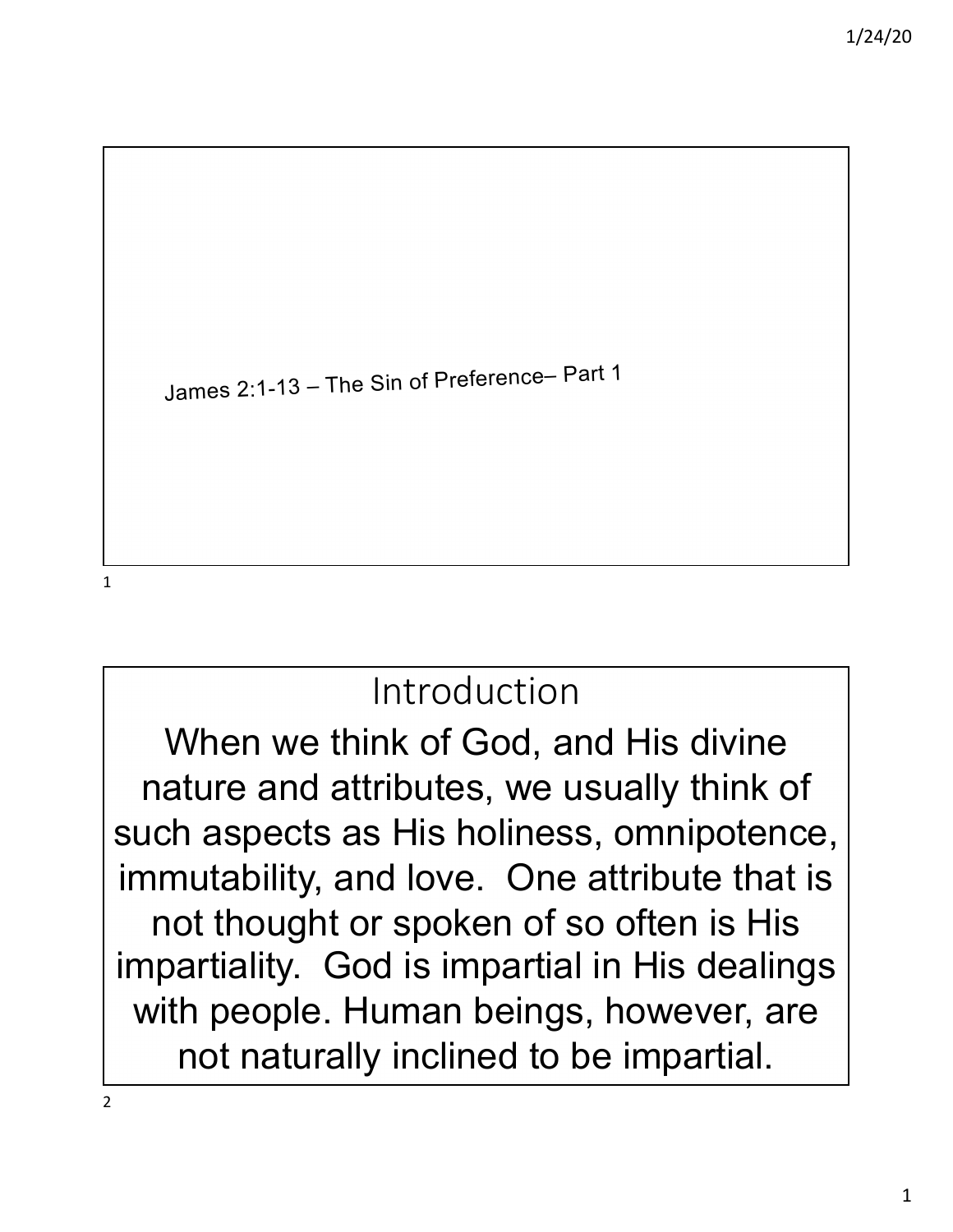# Introduction

In 2:1–13, James presents five features of genuine, Godlike impartiality: The principle (v. 1), The example (vv. 2–4), The inconsistency (vv. 5–7), The violation (vv. 8–11), and The appeal (vv. 12–13).

3

# **James 2:1-13**

My brethren, do not hold the faith of our Lord Jesus Christ, the Lord of glory, with partiality. **<sup>2</sup>** For if there should come into your assembly a man with gold rings, in fine apparel, and there should also come in a poor man in filthy clothes, **<sup>3</sup>** and you pay attention to the one wearing the fine clothes and say to him, "You sit here in a good place," and say to the poor man, "You stand there," or, "Sit here at my footstool," **<sup>4</sup>** have you not shown partiality among yourselves, and become judges with evil thoughts?

**<sup>5</sup>** Listen, my beloved brethren: Has God not chosen the poor of this world to be rich in faith and heirs of the kingdom which He promised to those who love Him? **<sup>6</sup>** But you have dishonored the poor man. Do not the rich oppress you and drag you into the courts? **<sup>7</sup>** Do they not blaspheme that noble name by which you are called?

**<sup>8</sup>** If you really fulfill the royal law according to the Scripture, "You shall love your neighbor as yourself," you do well; **<sup>9</sup>** but if you show partiality, you commit sin, and are convicted by the law as transgressors. **<sup>10</sup>** For whoever shall keep the whole law, and yet stumble in one point, he is guilty of all. **<sup>11</sup>** For He who said, "Do not commit adultery," also said, "Do not murder." Now if you do not commit adultery, but you do murder, you have become a transgressor of the law. **<sup>12</sup>** So speak and so do as those who will be judged by the law of liberty. **<sup>13</sup>** For judgment is without mercy to the one who has shown no mercy. Mercy triumphs over judgment.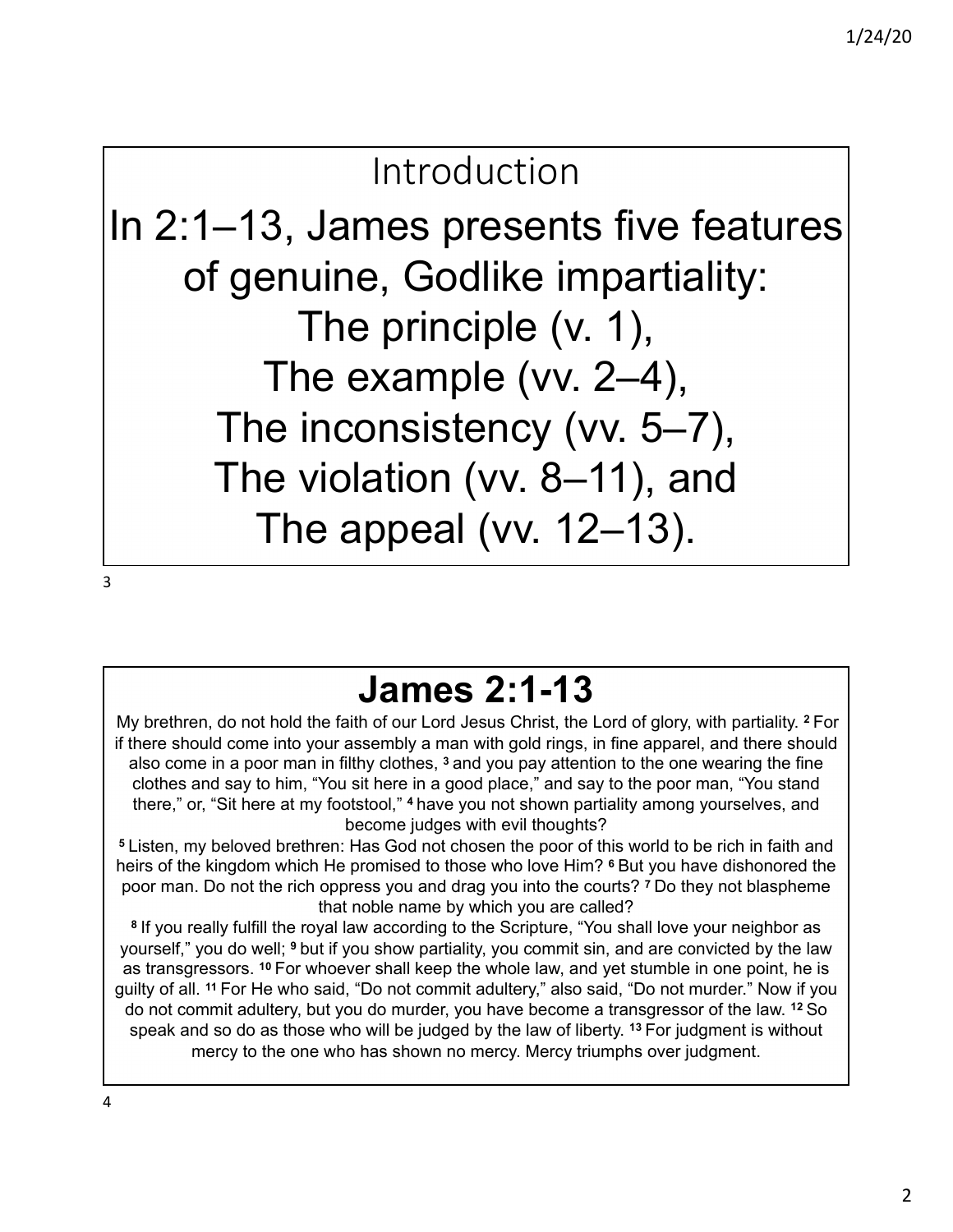### The Principle

James 2:1

My brethren, do not hold the faith of our Lord Jesus Christ, *the Lord* of glory, with partiality.

James addresses his readers as "**my brethren**", indicating that he is speaking out of love and as a fellow believer and brother in Christ. Mostly as a preface to an admonition or warning, James uses this or the expanded phrase "my beloved brethren" fifteen times in this letter.

The Principle

James 2:1

My brethren, do not hold the faith of our Lord Jesus Christ, *the Lord* of glory, with partiality.

The basic principle stated in verse 1, is that genuine faith in Jesus Christ and having and attitude of personal favoritism is **contradictory and incompatible**! If we have placed our faith in Jesus, we will want to be like Him and the Holy Spirit is transforming us into His image. If we behave with preference or favoritism to what others have or can do, it is being out of step with the Spirit of God.

6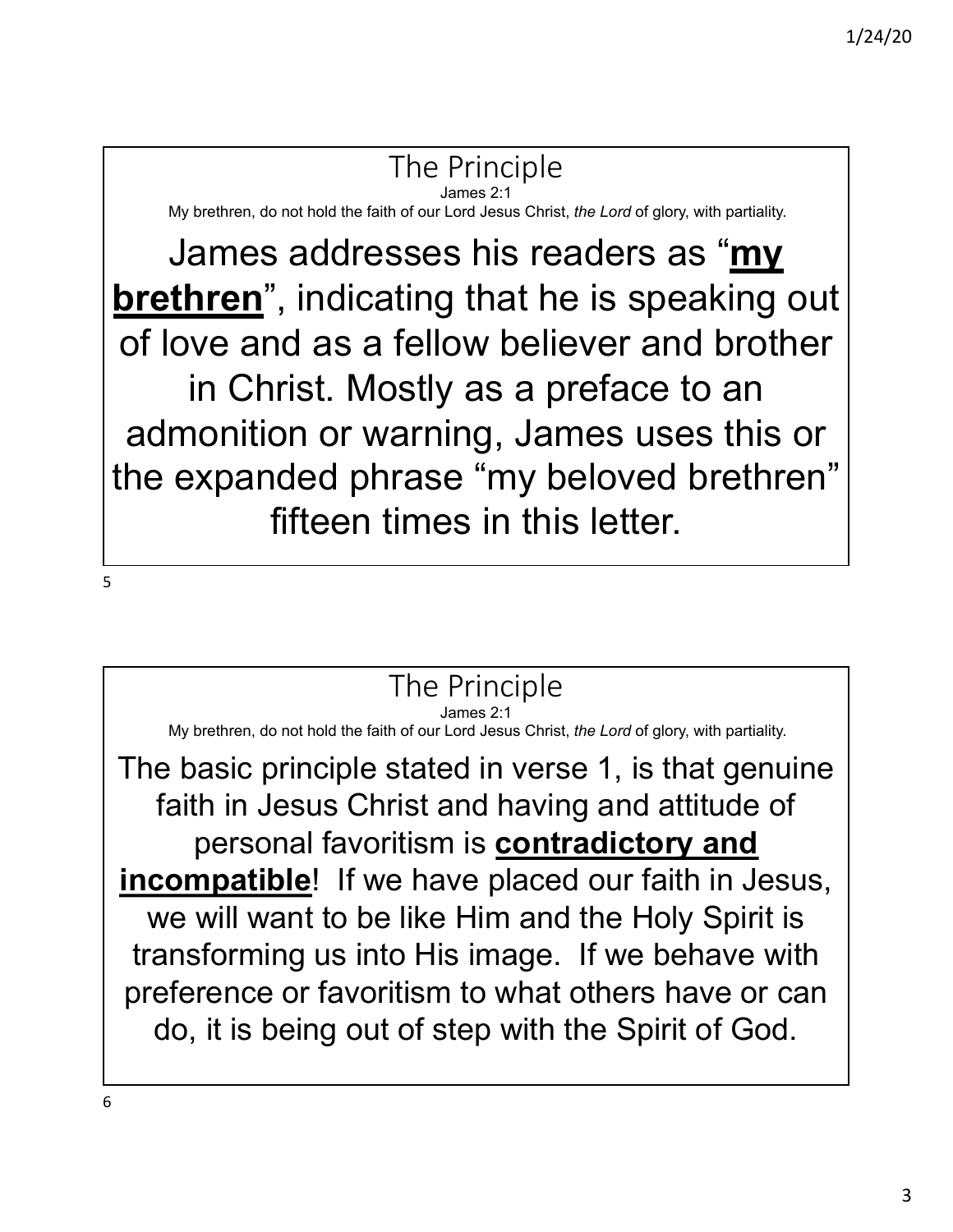### The Principle

James 2:1

My brethren, do not hold the faith of our Lord Jesus Christ, the Lord of glory, with partiality.

The phrase "**our Lord Jesus Christ, the Lord of glory**" is literally, "our Lord Jesus Christ of the glory," perhaps referring to God's Shechinah glory (see Ex. 40:34; 1 Kings 8:11). We cannot hold the faith of Jesus Christ, who is the very presence and glory of God, and be partial. **Jesus Himself was impartial** (Matt. 22:16), as indicated by His humble birth, family, and upbringing in Nazareth, and His willingness to minister in Samaria and Galilee, regions held in contempt by the Jewish leaders.

### The Principle

James 2:1

My brethren, do not hold the faith of our Lord Jesus Christ, the Lord of glory, with partiality.

The arrangement of the text gives the idea of making it a **continuing lifestyle** of not showing favoritism. **Favoritism is not saying that we should not have close friends**. Jesus Himself separated the twelve from the multitude and even in that select group there was the inner-circle of Peter, James and John. What James is warning about here is putting special value on person based on externals. God makes it clear that all men are equal. We must come to see that **true value is not what a person possesses, but in the fact that God loves and died for them**. Favoritism is a hindrance to the Gospel witness.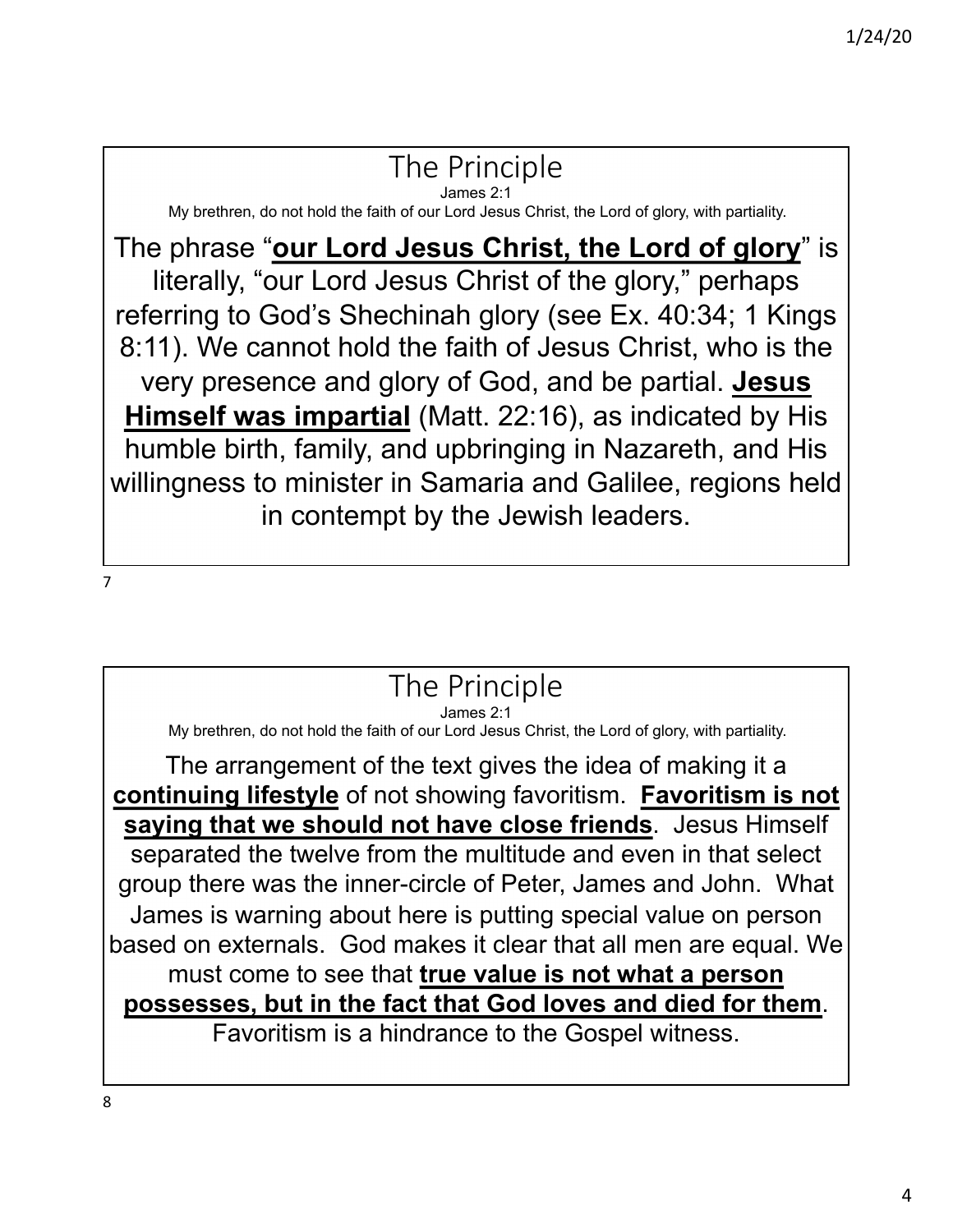### The Principle

James 2:1 My brethren, do not hold the faith of our Lord Jesus Christ, the Lord of glory, with partiality.

The passage is **not teaching** that we should not show proper respect and honor to the **elderly** (Lev. 19:32) and to those in **authority**, both in the church (1 Thess. 5:12-13; 1 Timothy 5:17) and in society in general (Romans 13:1-5' 1 Peter 2:17).

"**Partiality**" translates the single Greek word and has the literal meaning of "lifting up someone's face", with the idea of **judging by appearance** and on that basis giving special favor and respect. It pertains to judging purely on a superficial level, without consideration of **a person's true merits, abilities, or character**.

9

### The Principle

James 2:1

My brethren, do not hold the faith of our Lord Jesus Christ, the Lord of glory, with partiality.

During His incarnation, **Jesus was the glory and image of God in human form** (2 Cor. 3:18; 4:4, 6; Phil. 2:6) and, like His Father, He **showed no favoritism**, a virtue even His enemies acknowledged. It made no difference to Jesus whether the one to whom He spoke or ministered was a wealthy Jewish leader or a common beggar, a virtuous woman or a prostitute, a high priest or a common worshiper, educated or ignorant, law-abiding citizen or criminal. His overriding concern was the condition of the soul.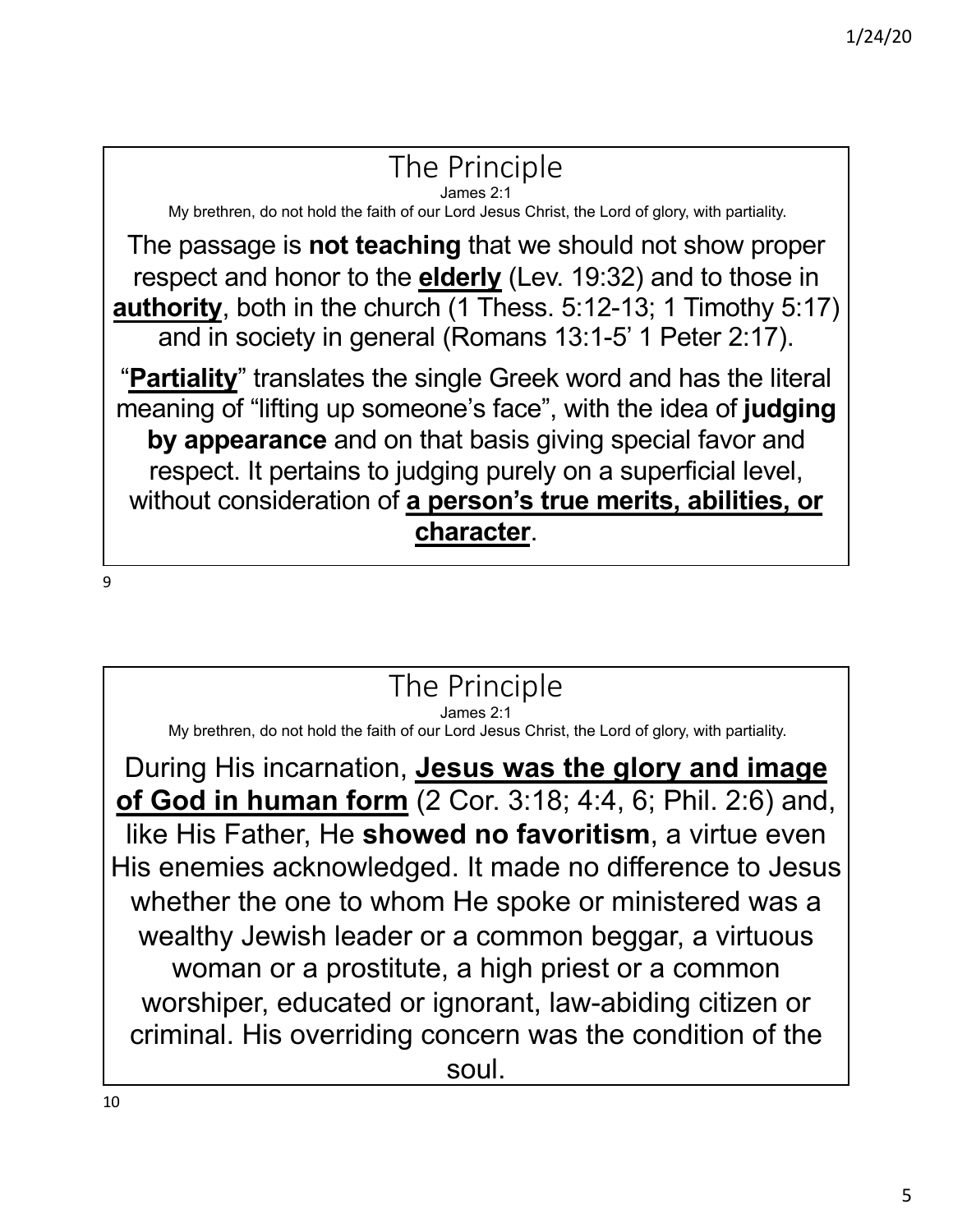#### The Principle James 2:1

My brethren, do not hold the faith of our Lord Jesus Christ, the Lord of glory, with partiality.

God's impartiality is **reflected even in the genealogies** of His Son, Jesus Christ. In both Matthew and Luke, Jesus' descendants are shown to include such notable and godly believers as **Abraham, David, Solomon, and Hezekiah**. They also included many obscure and common people, including the incestuous **Tamar**, the former prostitute **Rahab**, and **Ruth**, from the outcast Moabites. Jesus was not born in the great holy city of Jerusalem but in Bethlehem. He grew up in the Galilean town of Nazareth, whose poor reputation among most Jews is reflected in Nathanael's comment to Philip: "Can any good thing come out of Nazareth?"

11

### The Principle

James 2:1

My brethren, do not hold the faith of our Lord Jesus Christ, the Lord of glory, with partiality.

### **The gospel is available to everyone with absolute equality**. All

are equally valuable in the eyes of God. Our work is equally valuable, and all are important. All believers are indwelled by the Holy Spirit, are adopted into God's family, and are our brothers and sisters in Christ.

It is unfortunate and sinful that many churches judge on externals and those who are of a different ethnic background, race, or financial standing are not fully welcomed into fellowship. This is not only a transgression of God's divine law but is a mockery of His divine character.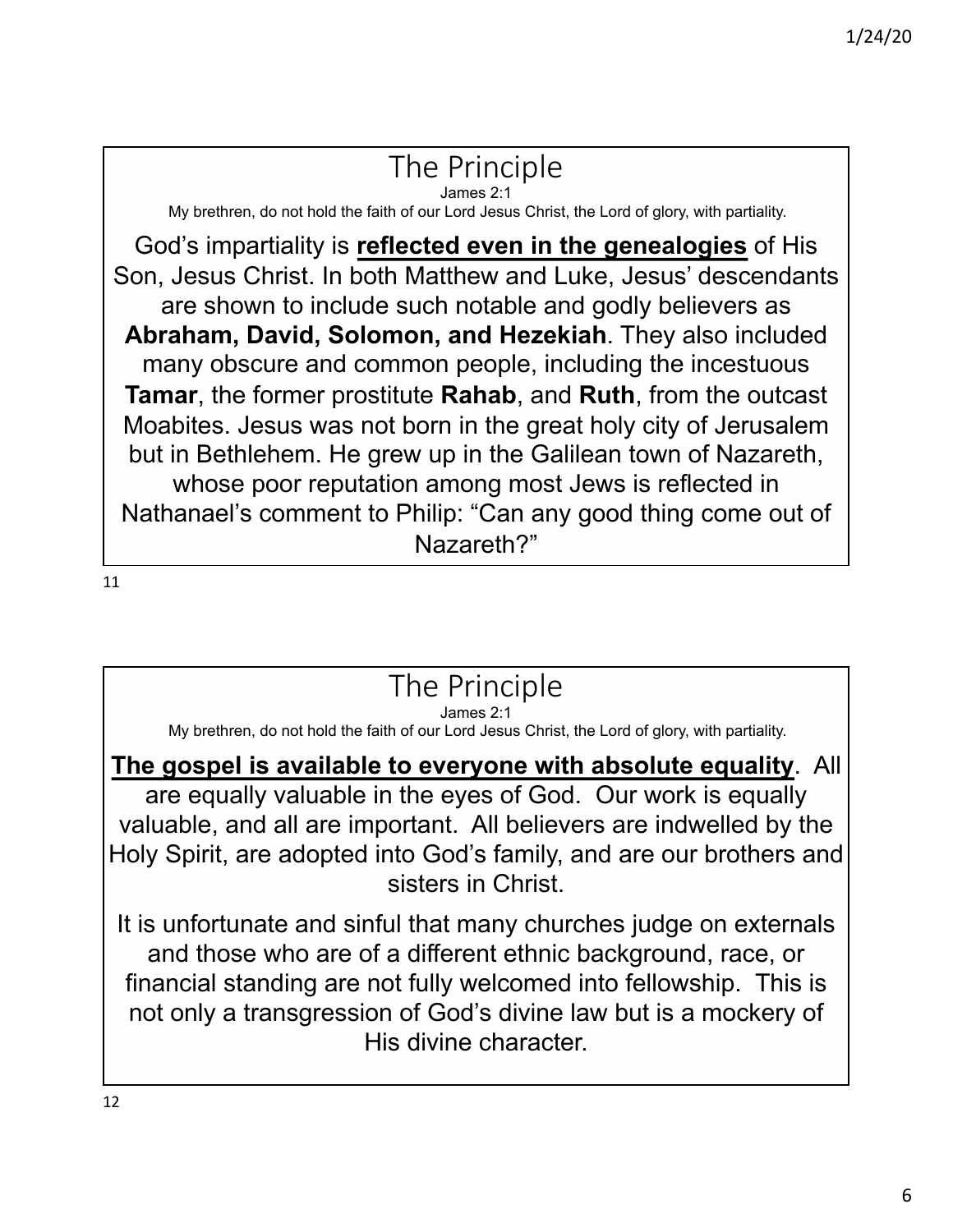#### The Example James 2:2-4

For if there should come into your assembly a man with gold rings, in fine apparel, and there should also come in a poor man in filthy clothes, **<sup>3</sup>** and you pay attention to the one wearing the fine clothes and say to him, "You sit here in a good place," and say to the poor man, "You stand there," or, "Sit here at my footstool," **<sup>4</sup>** have you not shown partiality among yourselves, and become judges with evil thoughts?

Though most of the believers in the first century were extremely poor, this passage indicates that at least some of the churches had wealthy members, or at least had wealthy visitors.

"**Assembly**" has the basic meaning of gathering together and is commonly rendered "synagogue". "**With gold rings**" literally means "gold-fingered," and could indicate the person was wearing more than one ring. It was a common practice among well-to-do people of that day, both Jews and Gentiles, to wear numerous rings on their fingers as marks of wealth and social status. The Roman statesman and philosopher Seneca wrote, "We adorn our fingers with rings and we distribute gems over every joint".

13

# The Example

James 2:2-4

For if there should come into your assembly a man with gold rings, in fine apparel, and there should also come in a poor man in filthy clothes, **<sup>3</sup>** and you pay attention to the one wearing the fine clothes and say to him, "You sit here in a good place," and say to the poor man, "You stand there," or, "Sit here at my footstool," **<sup>4</sup>** have you not shown partiality among yourselves, and become judges with evil thoughts?

"**Fine apparel**" literally means "bright," or "brilliant." It is used of the "gorgeous robe" that Herod and his soldiers mockingly placed on Jesus before they sent Him to Pilate (Luke 23:11) and of the "shining garments" of the angel who appeared to Cornelius as he was praying (Acts 10:30).

From the context, it seems likely that the imaginary man in James's illustration is a visitor. The sin was not in the man's wearing a gold ring and fine clothes or in his being given a good place to sit. Nor was the sin in the poor man, also perhaps a visitor, being dressed in dirty clothes.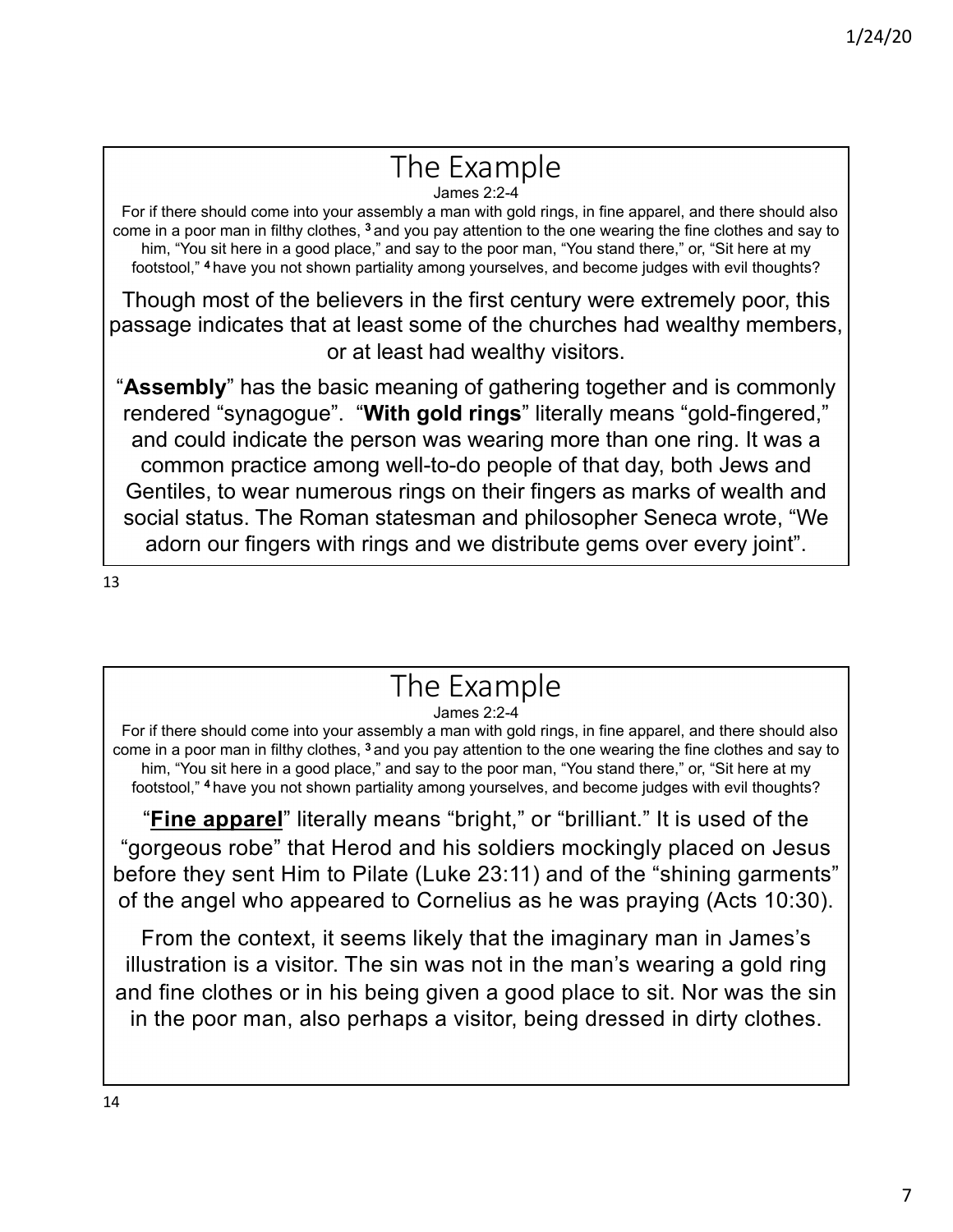## The Example

James 2:2-4 For if there should come into your assembly a man with gold rings, in fine apparel, and there should also come in a poor man in filthy clothes, **<sup>3</sup>** and you pay attention to the one wearing the fine clothes and say to him, "You sit here in a good place," and say to the poor man, "You stand there," or, "Sit here at my footstool," **<sup>4</sup>** have you not shown partiality among yourselves, and become judges with evil thoughts?

In most synagogues of that day, there were only a few benches to sit on, perhaps one or two in the front—the "chief seats in the synagogues" that the scribes and Pharisees coveted (Matt. 23:6)—and possibly some others placed around the walls. Most of the people either stood or sat cross-legged on the floor. Occasionally, someone would also have a footstool. To ask another person, especially a visitor or guest, to sit down by my footstool was therefore a double show of disrespect. The person on a bench or in a chair not only would not give that seat to the visitor but would not even allow him to sit on his footstool.

15

## The Example

James 2:2-4

For if there should come into your assembly a man with gold rings, in fine apparel, and there should also come in a poor man in filthy clothes, **<sup>3</sup>** and you pay attention to the one wearing the fine clothes and say to him, "You sit here in a good place," and say to the poor man, "You stand there," or, "Sit here at my footstool," **<sup>4</sup>** have you not shown partiality among yourselves, and become judges with evil thoughts?

In both instances, **the sin is partiality,** by showing special favor to the well-dressed man and contempt, for the poor man. James states that such discrimination is much more than poor hospitality - it is **evil**. James uses three different words for evil in his epistle. Of the three the one used here is the strongest, **carrying the idea of vicious intentions that have a destructive and injurious effect**.